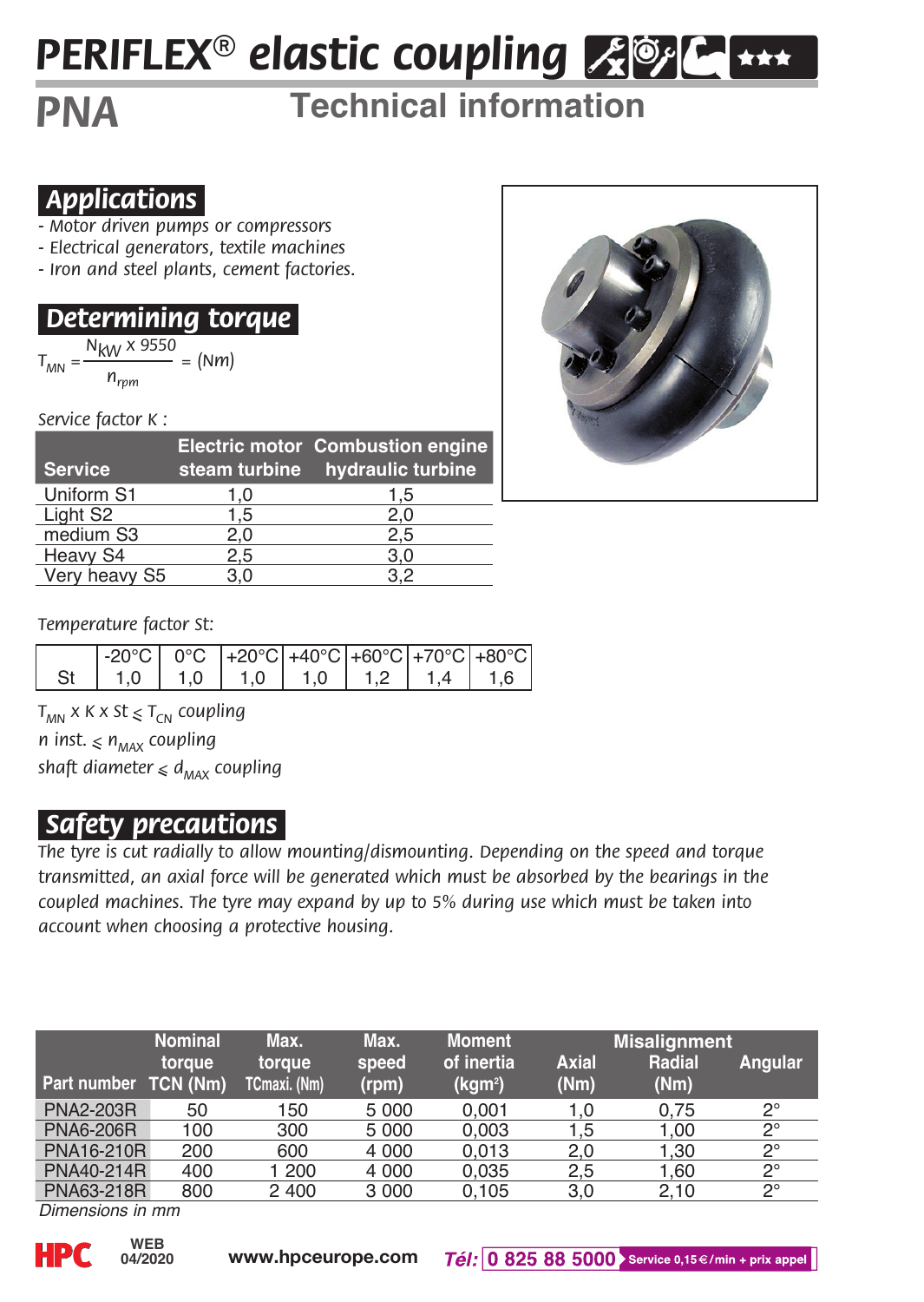## *PERIFLEX® elastic coupling*

## **Torque: 50 to 2400Nm** *PNA*

- *Easy installation, machines to be coupled will not require to be moved*
- *Backlash free*
- *Can transmit shocks up to 3 times the value of nominal torque*
- *Quickly damps vibrations*
- *Maintenance free*

## *.Characteristics.*

- *Large axial misalignment up to 6mm radial up to 5mm angular up to 2°*
- *Keyway in accordance with NF E22-175/P9 (JS9)*
- *Working temp.: -20°C to +80°C*
- *Materials: Hub: Steel Locking assembly: Steel Tyre R: Natural rubber (NR) with fabric reinforcements*

#### *.Options.*

*- Alternative tyre materials (inserts mounted in X pattern)*

| С      |             |
|--------|-------------|
| Ņ<br>M | 0d OC 0B 0A |
|        |             |
|        |             |

#### *DISCOUNTS*

| <b>Disc.</b> List<br>On request                                                                                   |  |
|-------------------------------------------------------------------------------------------------------------------|--|
| Ød                                                                                                                |  |
| Ød<br>Ød<br><b>Part number</b><br><b>Standard bores</b>                                                           |  |
| ØC<br>M<br>ØB<br>ØA<br>pre-bore<br>max.<br>solid coupling<br>(H7)                                                 |  |
| <b>PNA2-203R</b><br>plein<br>104<br>70<br>28<br>10, 15, 19, 20, 25, 28<br>54<br>40<br>30                          |  |
| <b>PNA6-206R</b><br>136<br>68<br>55<br>plein<br>10, 15, 20, 25, 30, 35, 38<br>38<br>110<br>45                     |  |
| <b>PNA16-210R</b><br>178<br>130<br>20, 25, 30, 35, 38, 48<br>88<br>70<br>50<br>48<br>15                           |  |
| PNA40-214R <sup>(1)</sup><br>210<br>92<br>160<br>65<br>65<br>20, 25, 30, 35, 40, 45, 50, 55, 60, 65<br>116<br>15  |  |
| PNA63-218R <sup>(1)</sup><br>263<br>75<br>30, 35, 40, 45, 50, 55, 60, 65, 70, 75<br>107<br>190<br>75<br>140<br>25 |  |

| Part number<br>solid coupling | N  | o  | P   | <b>Number</b><br>of<br><b>screws</b> | <b>Screw</b>   | Locking<br>torque<br>(Nm) | (kq)  | Weight Stock* | Price each<br>full or<br>prebored prebored keyway | bored |
|-------------------------------|----|----|-----|--------------------------------------|----------------|---------------------------|-------|---------------|---------------------------------------------------|-------|
| <b>PNA2-203R</b>              | 8  | 16 | 66  | 12                                   | M <sub>6</sub> | 4(2)                      | 1.15  | ✔             | 335.76 € 568.57 €                                 |       |
| <b>PNA6-206R</b>              | 8  | 18 | 74  | 16                                   | M <sub>6</sub> | 6(2)                      | 2.50  |               | 445.46 € 702.92 €                                 |       |
| PNA16-210R                    | 19 | 35 | 100 | 16                                   | M <sub>8</sub> | 15(2)                     | 5.40  |               | 564.12 € 823.79 €                                 |       |
| PNA40-214R <sup>(1)</sup>     | 20 | 38 | 99  | 24                                   | M <sub>8</sub> | 20                        | 9.50  |               | 821.56 € 1 096.93 €                               |       |
| PNA63-218R(1)                 | 24 | 44 | 121 | 16                                   | M12            | 25                        | 17.50 |               | 1 121.57 € 1 464.09 €                             |       |

*\*Depending on availability - Dimensions in mm*